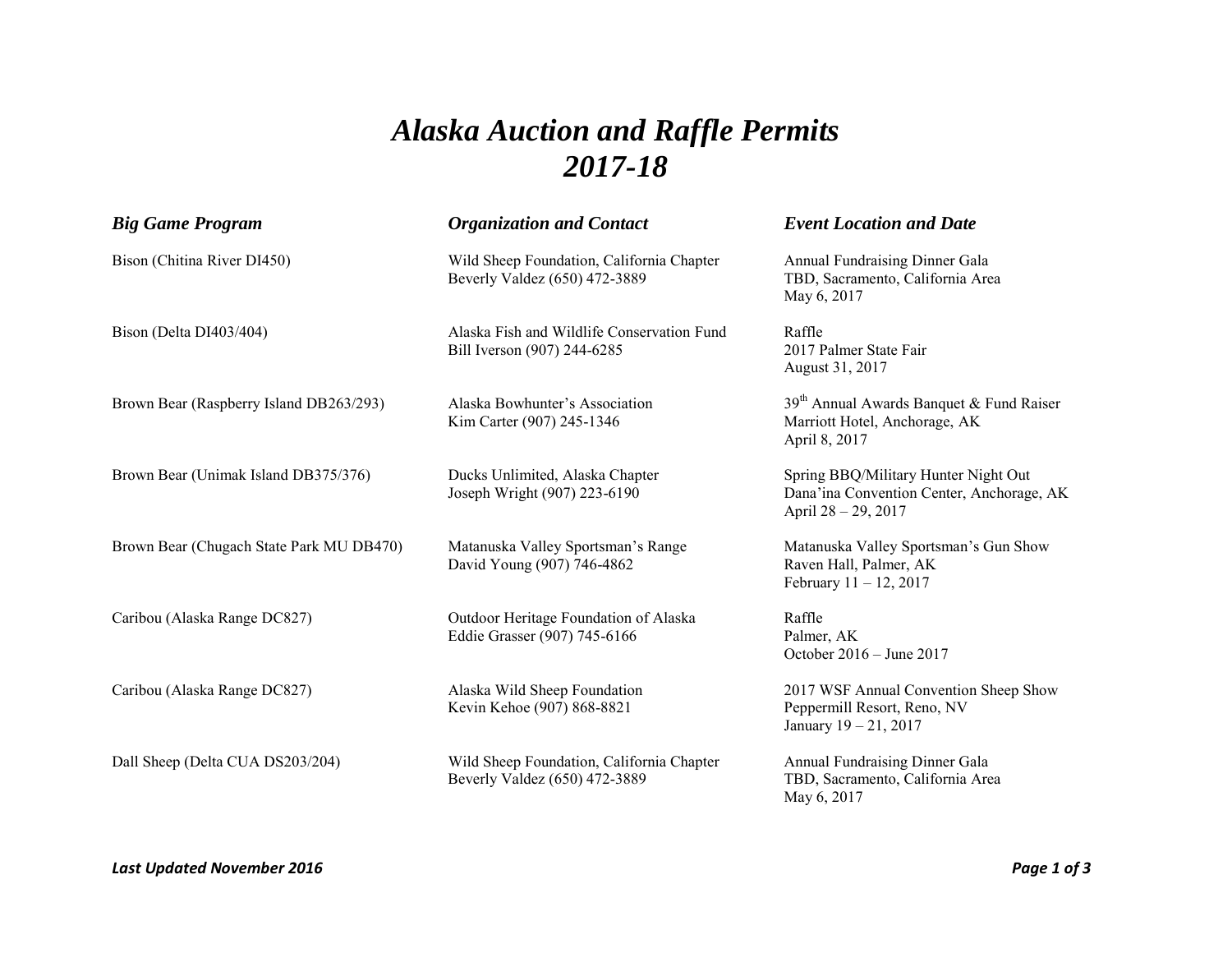|                                    | Kevin Kehoe (907) 868-8821                                                 | Peppermill Resort, Reno, NV<br>January 19 - 21, 2017                                                               |
|------------------------------------|----------------------------------------------------------------------------|--------------------------------------------------------------------------------------------------------------------|
| Moose (Koyukuk CUA DM823-830)      | Midnight Sun Gun Dog Association<br>Matt Arndt (907) 229-5344              | MSGDA Annual Auction & Membership Banquet<br>Eagle River Lions Club, Eagle River, AK<br>April 29, 2017             |
| Moose (Delta DM795)                | Safari Club International<br>Bethany Marcum (907) 980-9018                 | SCI Hunting Expo and Sportsman's Banquet<br>Dena'ina Convention Center, Anchorage, AK<br>February $24 - 25$ , 2017 |
| Moose (Turnagain Arm DM210)        | Ducks Unlimited, Alaska Chapter<br>Joseph Wright (907) 223-6190            | Spring BBQ/Military Hunter Night Out<br>Dana'ina Convention Center, Anchorage, AK<br>April 28 - 29, 2017           |
| Moose (Nonresident 13D DM338)      | Wild Sheep Foundation, California Chapter<br>Beverly Valdez (650) 472-3889 | Annual Fundraising Dinner Gala<br>TBD, Sacramento, California Area<br>May 6, 2017                                  |
| Mountain Goat (Metal Creek DG890)  | Matanuska Valley Sportsman's Range<br>David Young (907) 746-4862           | Matanuska Valley Sportsman's Gun Show<br>Raven Hall, Palmer, AK<br>February $11 - 12$ , 2017                       |
| Musk Ox (Nunivak Island DX001/003) | Midnight Sun Gun Dog Association<br>Matt Arndt (907) 229-5344              | MSGDA Annual Auction & Membership Banquet<br>Eagle River Lions Club, Eagle River, AK<br>April 29, 2017             |
| Musk Ox (Nunivak Island DX001/003) | Safari Club International<br>Bethany Marcum (907) 980-9018                 | SCI Hunting Expo and Sportsman's Banquet<br>Dena'ina Convention Center, Anchorage, AK<br>February $24 - 25$ , 2017 |
| Musk Ox (Nunivak Island DX001/003) | Alaska Wild Sheep Foundation<br>Kevin Kehoe (907) 868-8821                 | 2016 WSF Annual Convention Sheep Show<br>Peppermill Resort, Reno, NV<br>January 19 - 21, 2017                      |

Dall Sheep (Tok Mgt Area DS102/103) Alaska Bowhunters Association 39<sup>th</sup> Annual Awards Banquet & Fund Raiser

Dall Sheep (Western Chugach SS143) Alaska Wild Sheep Foundation 2017 WSF Annual Convention Sheep Show

April 8, 2017

Kim Carter (907) 245-1346 Marriott Hotel, Anchorage, AK